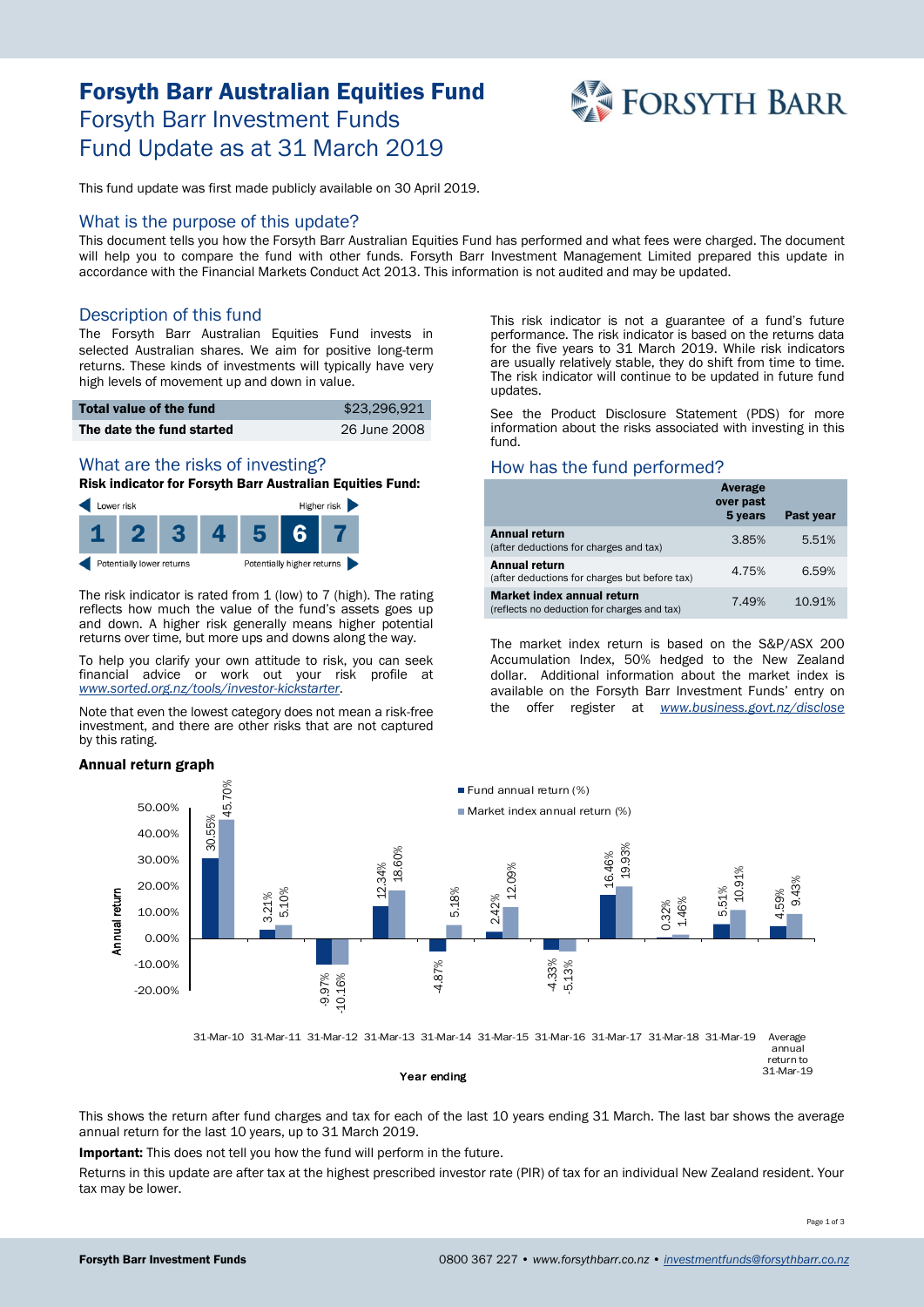# What fees are investors charged?

Investors in the Forsyth Barr Australian Equities Fund are charged fund charges. In the year to 31 March 2018 these were:

|                                                          | % of net asset<br>value <sup>1</sup> |
|----------------------------------------------------------|--------------------------------------|
| <b>Total fund charges</b>                                | 1.32%                                |
| Which are made up of:                                    |                                      |
| Total management and administration<br>charges including | 1.32%                                |
| Manager's basic fee                                      | 1.27%                                |
| Other management and<br>administration charges           | 0.05%                                |
| <b>Total performance-based fees</b>                      | 0.00%                                |
|                                                          | Dollar amount per<br>investor        |
| Other charges                                            | \$0.0                                |

Investors are not currently charged any other fees. See the PDS for more information about fees.

Small differences in fees and charges can have a big impact on your investment over the long term.

## Example of how this applies to an investor

Jane had \$10,000 in the fund at the start of the year of the year, Jane received a return after fund charges of her initial \$10,000). This gives Jane a total return after tax of \$551 for the year.

## What does the fund invest in?

This shows the types of assets that the fund invests in.

#### Actual investment mix



### Target investment mix

| Cash and cash equivalents    | 5.00%    |
|------------------------------|----------|
| New Zealand fixed interest   | 0.00%    |
| International fixed interest | 0.00%    |
| Australasian equities        | 85.00%   |
| International equities       | 0.00%    |
| Listed property              | 10.00%   |
| Unlisted property            | 0.00%    |
| Commodities                  | 0.00%    |
| Other                        | $0.00\%$ |

#### Top 10 investments

|                | <b>Name</b>                            | Percentage of<br>fund net assets | <b>Type</b>           | <b>Country</b> | <b>Credit rating</b><br>(if applicable) |
|----------------|----------------------------------------|----------------------------------|-----------------------|----------------|-----------------------------------------|
| $\mathbf{1}$   | <b>BHP Group Limited</b>               | 10.10%                           | Australasian equities | Australia      |                                         |
| 2              | National Australia Bank Limited        | 6.86%                            | Australasian equities | Australia      |                                         |
| 3              | <b>Westpac Banking Corporation</b>     | 6.48%                            | Australasian equities | Australia      |                                         |
| 4              | Commonwealth Bank of Australia Limited | 5.26%                            | Australasian equities | Australia      |                                         |
| 5              | Macquarie Group Limited                | 5.08%                            | Australasian equities | Australia      |                                         |
| 6              | <b>Telstra Corporation Limited</b>     | 4.81%                            | Australasian equities | Australia      |                                         |
| $\overline{7}$ | <b>Coles Group Limited</b>             | 4.71%                            | Australasian equities | Australia      |                                         |
| 8              | Woodside Petroleum Limited             | 4.60%                            | Australasian equities | Australia      |                                         |
| 9              | <b>Brambles Limited</b>                | 4.44%                            | Australasian equities | Australia      |                                         |
| 10             | <b>OBE Insurance Group Limited</b>     | 4.43%                            | Australasian equities | Australia      |                                         |

The top 10 investments make up 56.77% of the fund.

We actively manage the fund's foreign currency exposures. As at 31 March 2019, these exposures represented 97.94% of the value of the fund and were unhedged.